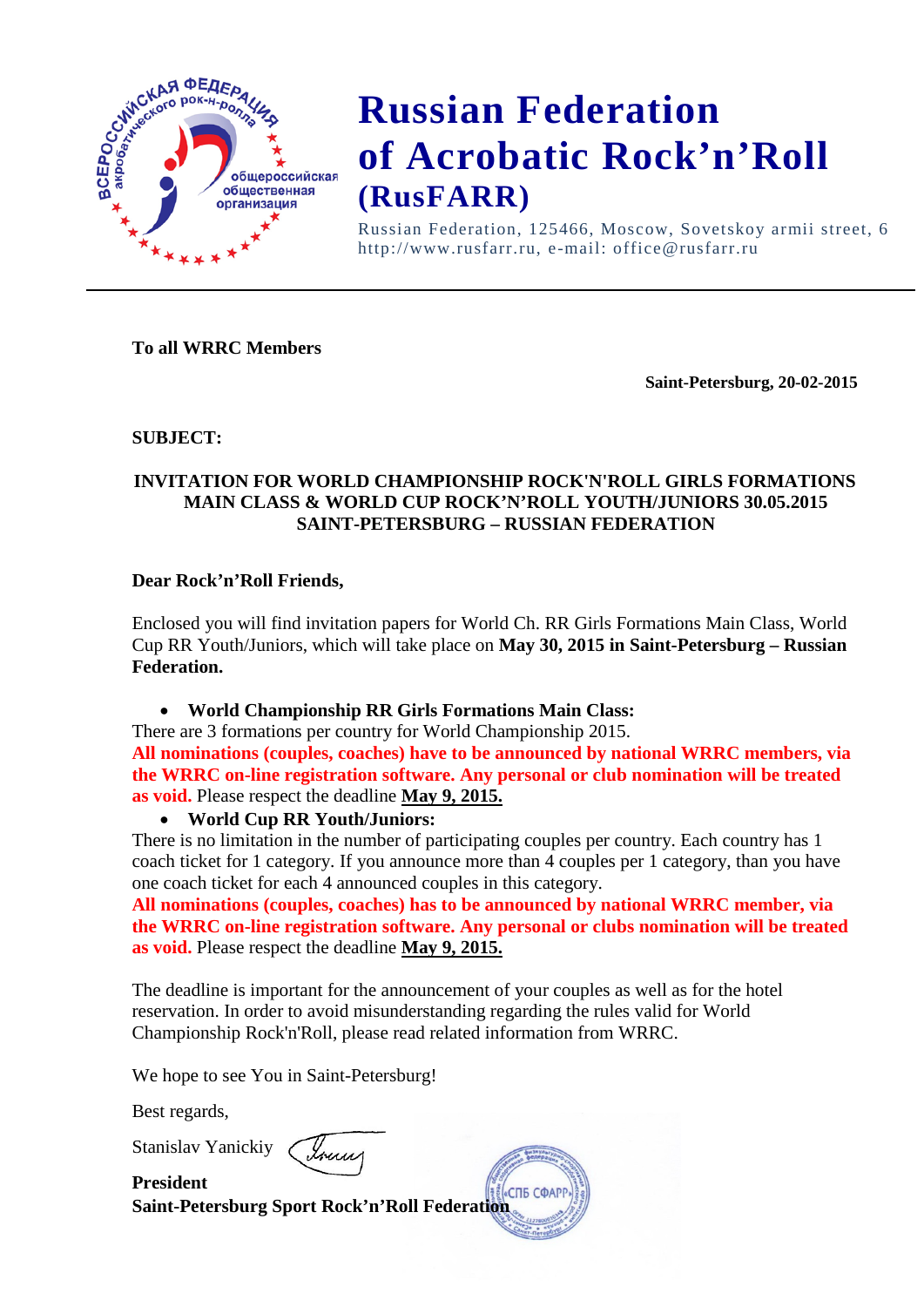

Russian Federation, 125466, Moscow, Sovetskoy armii street, 6 http://www.rusfarr.ru, e-mail: office@rusfarr.ru

### WORLD CHAMPIONSHIP ROCK'N'ROLL

### **RR Girls Formations Main Class World Cup RR Youth/Juniors 30.05.2015, SAINT-PETERSBURG – RUSSIA**

| $\mathbf{1}$   | Organiser<br>Veranstalter<br>Organisateur<br>Organizzatore                    | <b>Russian Federation of Acrobatic Rock-n-Roll</b><br>President - Alexey Vorobyov,<br>Saint-Petersburg Sport Rock'n'Roll Federation<br>President - Stanislav Yanickiy |
|----------------|-------------------------------------------------------------------------------|-----------------------------------------------------------------------------------------------------------------------------------------------------------------------|
| $\overline{2}$ | Category<br>Kategorie<br>Cathegories                                          | <b>RR Girls Formations Main Class</b><br><b>RR</b> Youth/Juniors                                                                                                      |
| 3              | Date of the contest<br>Turnierdatum<br>Date du championnat<br>Data della gara | Saturday, May 30, 2015                                                                                                                                                |
| $\overline{4}$ | Place of the contest<br>Turnierort<br>Lieu du championnat<br>Luogo della gara | SCC (Saint-Petersburg Sport and Concert Complex) 8, Yu.<br>Gagarina av., Saint-Petersburg, Russia                                                                     |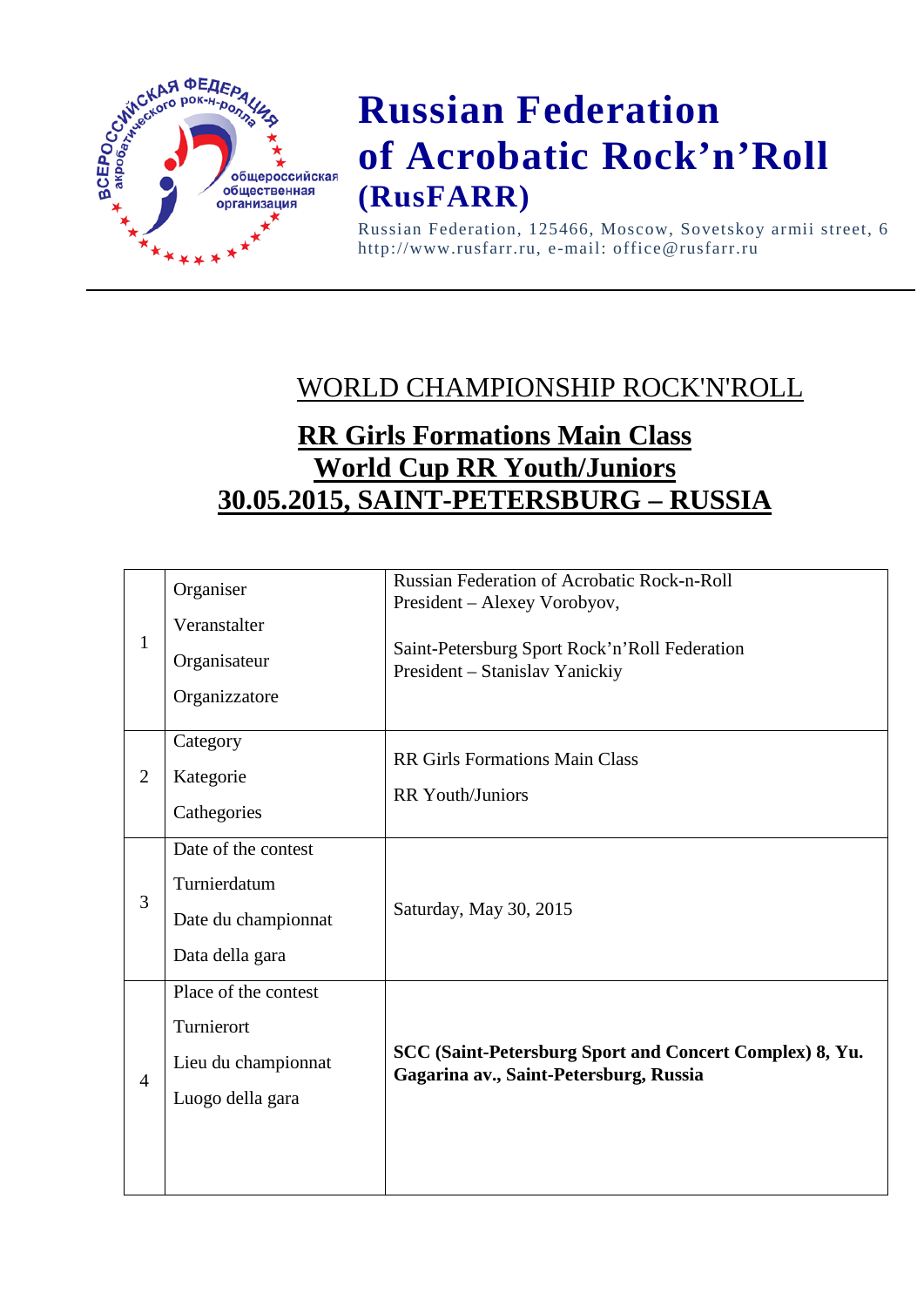

Russian Federation, 125466, Moscow, Sovetskoy armii street, 6 http://www.rusfarr.ru, e-mail: office@rusfarr.ru

|   |                 | Saint-Petersburg Rock'n'Roll Federation                              |
|---|-----------------|----------------------------------------------------------------------|
|   | Announcement to | <b>Stanislav Yanickiy</b>                                            |
|   | Anmeldung an    | <b>Russian Federation, 190000, Saint-Petersburg, street</b>          |
| 5 | Inscriptions a  | Mogayskaya, 44-48, lit. mobile: +7 921 9033560 (Nikolaev<br>Alexey); |
|   | Iscrizione a    | e-mail: spbfarr@rambler.ru; joker82@mail.ru                          |
|   |                 |                                                                      |

| 6 | <b>REGISTRATION</b><br><b>OFFICE</b>                                                 | SCC (Saint-Petersburg Sport and Concert Complex) 8, Yu.<br>Gagarina av., Saint-Petersburg, Russia.<br>The registration starts on Saturday at 09.00 AM.                                                                                                                                                                                   |
|---|--------------------------------------------------------------------------------------|------------------------------------------------------------------------------------------------------------------------------------------------------------------------------------------------------------------------------------------------------------------------------------------------------------------------------------------|
| 7 | Last announcement<br>Anmeldeschluss<br>Delai d'inscriptions<br>Termine d'inscrizione | <b>Monday, May 9, 2015</b><br>Announcement must include: Names of couples with birth date,<br>ID, Name of coach, Number of supporters, Tickets reservation,<br>Other reservation.                                                                                                                                                        |
| 8 | Accommodation<br>Unterkunft<br>Logis<br>Allogio                                      | The competitive hall is 15 minutes walk from the hotel<br>"Rossiya" 3*<br>+7 (905) 255-63-31 Dmitriy<br>Also we have two alternative four stars hotels which are situated<br>farther from the competitive hall: HOLIDAY INN 4*<br>and "Pulkovskaya".<br>We organize transfer from the Hotel «Rossiya» to the<br><b>Competition Hall.</b> |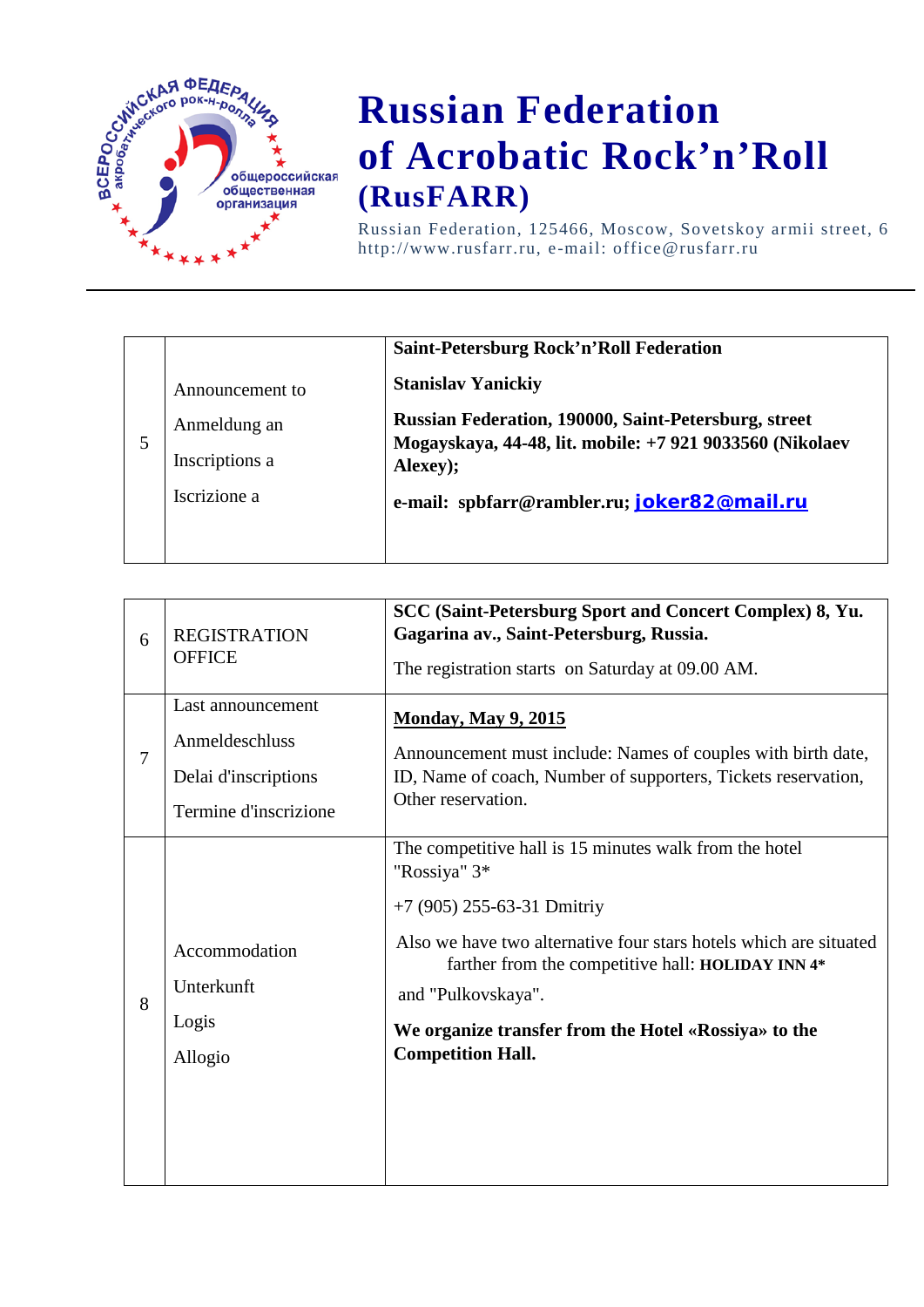

Russian Federation, 125466, Moscow, Sovetskoy armii street, 6 http://www.rusfarr.ru, e-mail: office@rusfarr.ru

|    | Judges                  |             |
|----|-------------------------|-------------|
| 9  | Wertungsrichter         |             |
|    | Juges                   | <b>WRRC</b> |
|    | Giudici                 |             |
|    |                         |             |
| 10 | <b>WRRC</b> Observer    |             |
|    | Turnierbeobachter       |             |
|    | <b>Observateur WRRC</b> | <b>WRRC</b> |
|    | Commissario WRRC        |             |
|    |                         |             |

|    | Dance music           |                                                             |
|----|-----------------------|-------------------------------------------------------------|
| 11 | Tanzmusik             | CD,                                                         |
|    | Musique de danze      | own music for the final                                     |
|    | Musica di danza       |                                                             |
| 12 | <b>Dress Rehersal</b> |                                                             |
|    | General Probe         | 09.00 am                                                    |
|    | Repetition generale   |                                                             |
|    | Prova generale        |                                                             |
|    | Starting of contest   |                                                             |
| 13 | Turnierbeginn         | <b>12.00 Qualification</b>                                  |
|    | Debut du championat   | 18.00 Quarter-final/Semi-final/Final                        |
|    | Inizio della gara     | Beginning of the contest depends on number of participating |
|    |                       | couples                                                     |
|    |                       |                                                             |
|    |                       |                                                             |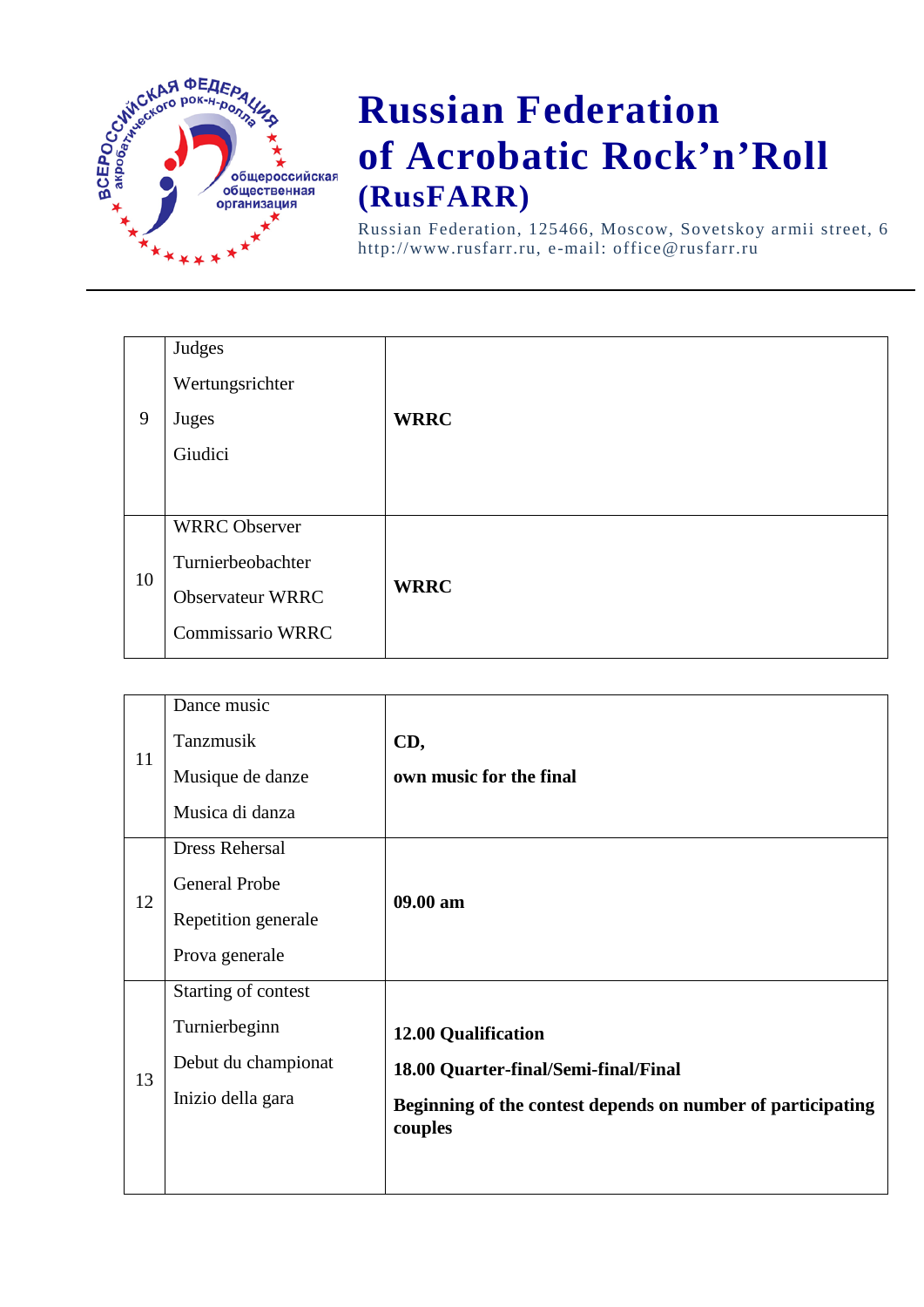

Russian Federation, 125466, Moscow, Sovetskoy armii street, 6 http://www.rusfarr.ru, e-mail: office@rusfarr.ru

| 14 | <b>STARTING FEE</b><br><b>STARTGEBÜHR</b>                                                     | <b>WCh - NO STARTING FEE</b><br>WorldCup $-10\Theta$ person. |
|----|-----------------------------------------------------------------------------------------------|--------------------------------------------------------------|
| 15 | Expenses of the couples<br>Vergutungen paare<br>Indemnite des couples<br>Rimborso spese copie | No expenses paid (WRRC rules)                                |
| 16 | Prizes<br>Preise<br>Prix<br>Premi                                                             | Diplomas, Cups and gifts for all finalists                   |

| 17 | <b>Tickets</b>   |                                                                          |
|----|------------------|--------------------------------------------------------------------------|
|    | Eintritskarten   | 15 $\oplus$ Tickets must be reserved with a nomination of the<br>couples |
|    | <b>Billets</b>   |                                                                          |
|    | <b>Bilgietto</b> |                                                                          |
| 18 | Insurance        | <b>WRRC</b> rules                                                        |
| 19 | VISA             | For visa we need your passport copy in PDF format                        |

The competition will be managed under valid rules of WRRC.

*SIGNATURE*

*STANISLAV YANICKIY*

Toury

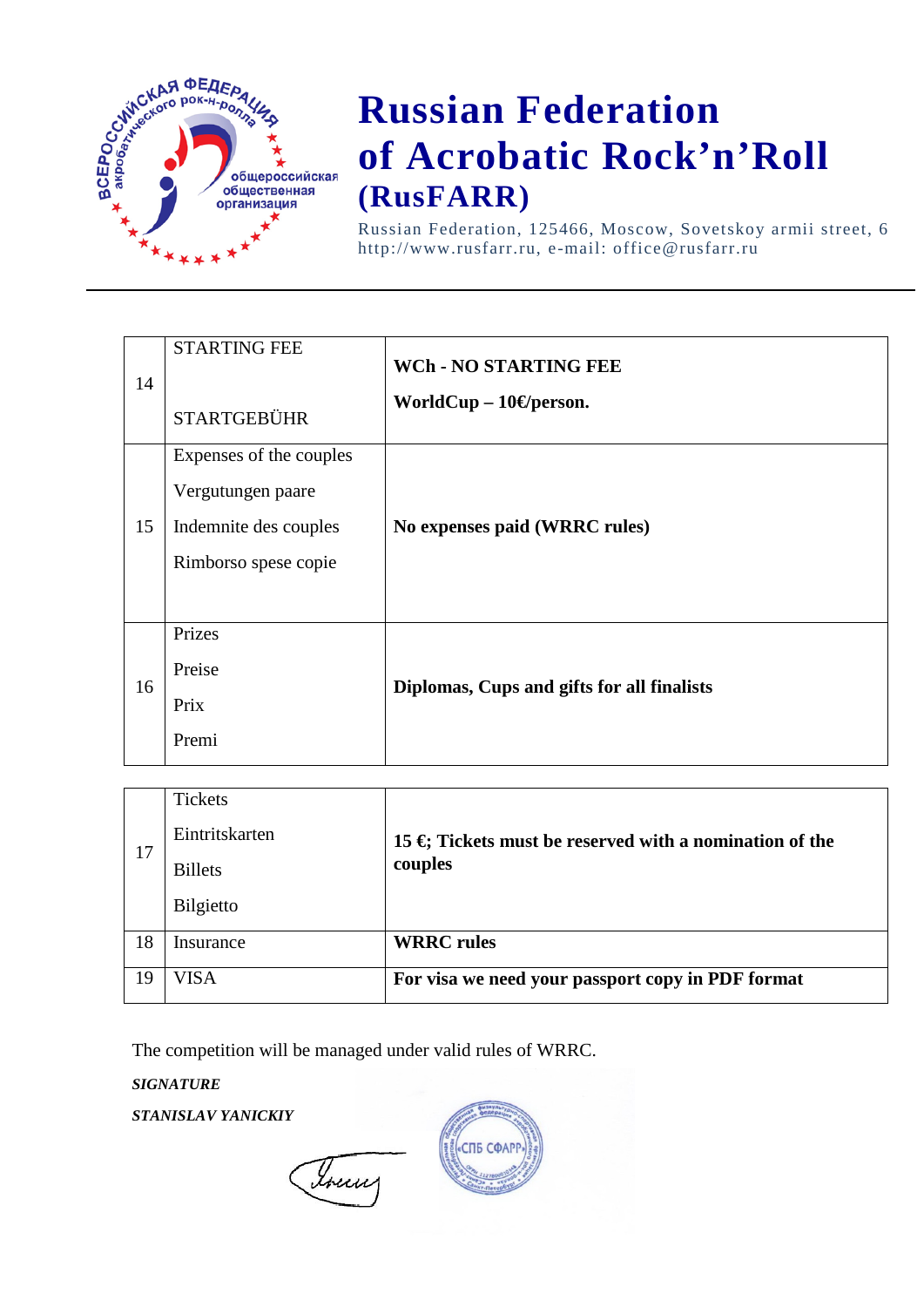

Russian Federation, 125466, Moscow, Sovetskoy armii street, 6 http://www.rusfarr.ru, e-mail: office@rusfarr.ru

### **WORLD CHAMPIONSHIP ROCK'N'ROLL GIRLS FORMATIONS MAIN CLASS & WORLD CUP ROCK'N'ROLL YOUTH/JUNIORS 30.05.2015 SAINT-PETERSBURG – RUSSIAN FEDERATION**

### **Dear Rock'n'Roll Friends,**

Here is some useful information:

### **WORLD CHAMPIONSHIP ROCK'N'ROLL Girls Formations Main Class World Cup RR Youth/Juniors**

### **Saint-Petersburg May 30, 2015.**

#### **START LIST**

You can find the final start list on the internet site: **[http://www.rusfarr.](http://www.rusfarr.com/)com** & [http://www.wrrc-registration.com](http://www.wrrc-registration.com/). Please check the names of your couples (mind spelling), their birthday, whether there are all couples you announced for, etc.

If there are any changes, please send them as soon as possible via e-mail: **spbfarr@rambler.ru, joker82@mail.ru** 

#### **REGISTRATION**

Our registration office will be open on Saturday, May 30, 2015, from 09 a.m. to 11 a.m.

Address of the registration office is:

### **SCC (Saint-Petersburg Sport and Concert Complex) 8, Yu. Gagarina av., Saint-Petersburg, Russia. The registration starts on Saturday at 09.00 AM.**

**TRAVELLING BY PLANE** How to get to hotels from airports?

There is one international airport in Saint-Petersburg: Pulkovo (LED)

### **From Pulkovo airport:**

By any bus to the near subway station ("Moskovskaya" or "Park Pobedy")

By taxi to Chernyshevsky square,11

By organization transfer bus